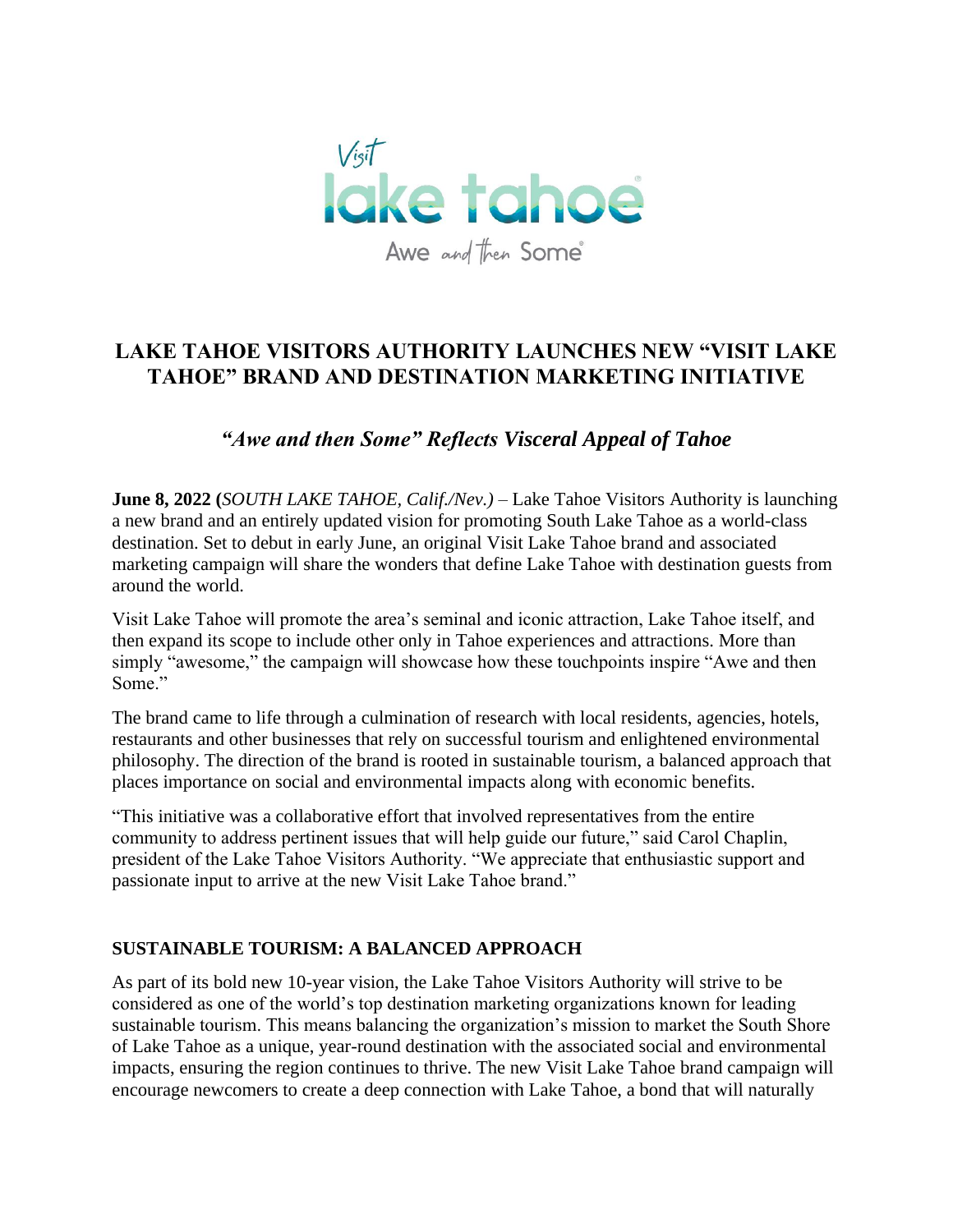result in a passion to preserve its grandeur for generations to come. There is a responsibility associated with promoting one of the world's true natural wonders and the Lake Tahoe Visitors Authority is proud to assume a leadership role.

## **THE LAKE FIRST**

Every visit to the region centers around the Lake. Guests have long been drawn by its spectacular vistas, crystal clear waters and sheer majesty. A natural connection to the lake is shared by both locals and visitors; it draws people back year after year to make lifelong memories. The new plan also marries responsibility for protecting the lake with intelligent economic planning.

#### **THE LAKE, PLUS...**

While the lake is the primary attraction, there are many uniquely Tahoe experiences that set the region apart. A typical Tahoe day may include a private boat excursion, wine tasting on a yacht or classic wooden boat, or scenic paddlewheel boat ride to Emerald Bay plus a night of worldclass gaming and nightlife at South Shore casinos. Or perhaps a morning standup paddleboard or clear kayak session plus a tour of local brewpubs. A bike ride overlooking the lake plus a lakefront meal. The possibilities are nearly endless; simply start with the lake then select an adventure.

### **THE TOTAL TAHOE EXPERIENCE: AWE AND THEN SOME!**

The phrase "Awe and then Some" is a fitting tagline at front-and-center in the marketing creative used to launch the new Visit Lake Tahoe brand and will be brought to life via stunning imagery of Lake Tahoe juxtaposed alongside action-packed shots of uniquely Tahoe experiences.

### **A COMMUNICATIONS PLAN AS CLEAR AS LAKE TAHOE ITSELF**

As a destination marketing organization representing a diverse group of partners, it's imperative the new Visit Lake Tahoe brand be as clear as the lake in its communications. To accomplish this feat, the Lake Tahoe Visitor Authority collaborated with Noble Studios of Reno, Nevada to create both the marketing creative and initial media plan for the upcoming 2022 summer season. The new Visit Lake Tahoe "Awe and then Some" branding and messaging will utilize both traditional and digital placements targeting drive markets and key gateway air cities.